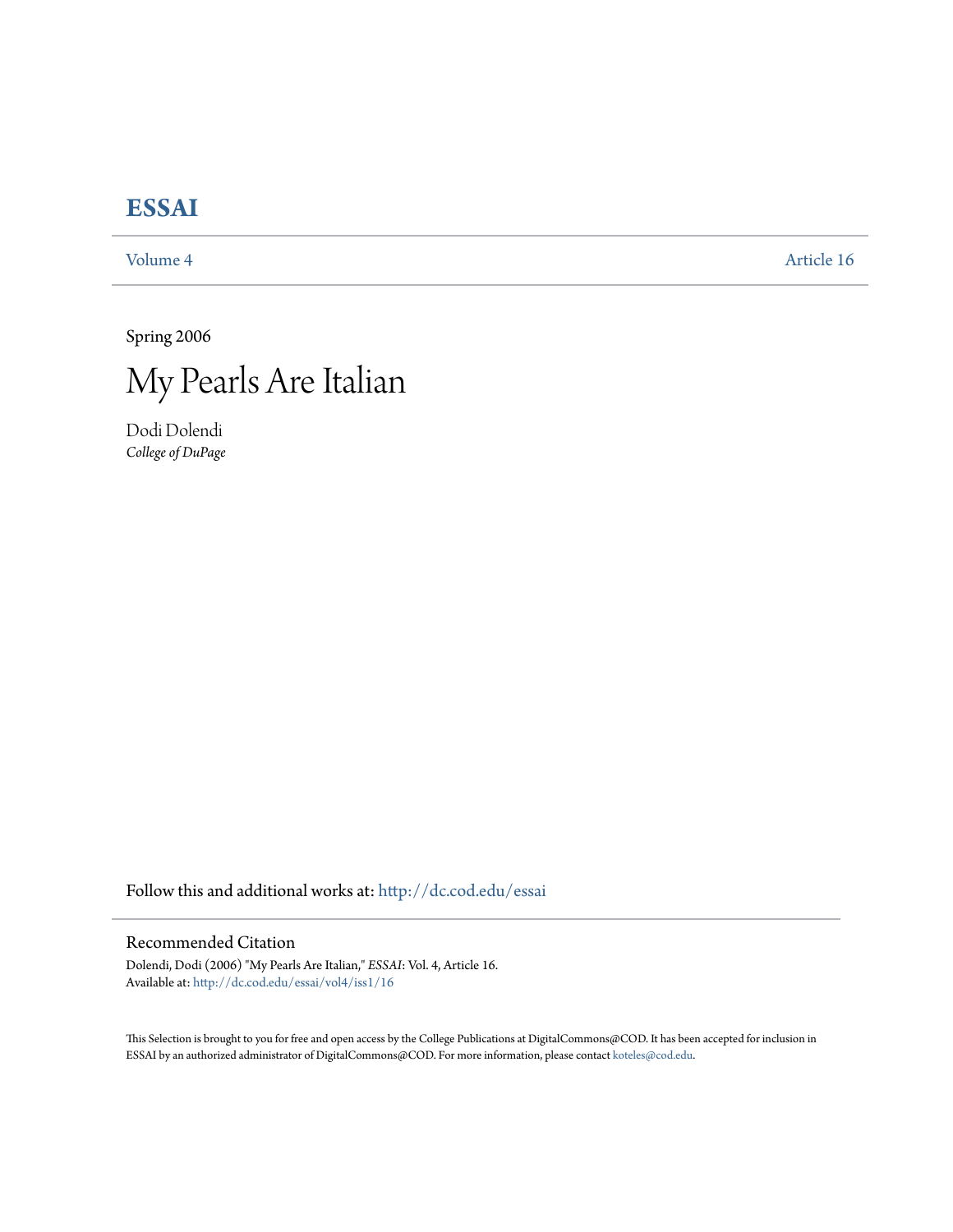My Pearls Are Italian

by Dodi Dolendi

(English 2253)

The Assignment: Write a 1500-word, creative nonfiction memoir essay in which you integrate: the description of a significant photo you appear in, a significant period in your life, one quote from a source important to your essay, and section headings.

mong the many joys of a family wedding, the day offers the perfect backdrop for family portraits. The bride and groom become the centerpiece for generations to gather around, subjects of a rather peculiar amalgamation of union and re-union. Romantic notions imbue mong the many joys of a family wedding, the day offers the perfect backdrop for family portraits. The bride and groom become the centerpiece for generations to gather around, subjects of a rather peculiar amalgamation of u scattered families back together and momentarily removes old debris that separated them. Collectively, all wonder where the time has gone, how these babies grew up so fast, so unnoticed, and are getting married.

I wonder why we had to stand in line for almost half an hour, behind all the other relatives who wanted their formal portraits taken. Was there no preferential treatment for the groom, his grandfather, father, godfather and entire immediate family? Apparently not. The photographer was very busy. He had the difficult job of covering up any dysfunction, dissention, or disappointment and eliciting big smiles to hide sadness, sickness, or stress. No wonder we had to wait so long. But we stood and we waited – who knew when the next wedding or, God forbid, funeral would have us all dressed up and gathered together again?

With us, his composition captures the essence of my husband's unusually small, but hugely proud, close-knit Italian family. The stereotypical male dominance of the Italian culture is depicted, as black and white as the tuxedos worn by the three generations of handsome Dolendi men. They undeniably look related to each other and their mob of southern Italian cousins from Calabria and Naples (or as they would say: Calbrese and Napolitano goombata). They get such a kick out of using their private corruption of Italian slang as though they are fluent in their native tongue—though not one of them is. I know they do it to keep the "merighans"—Americans, like me—in the dark. But you hang around them long enough and you pick up on the language and its nuances. Over time, I realized that *goombata*, the plural of *goombah,* only obscurely means "cousin"; it's more like "old friend," "accomplice," or "godfather" with a subtle implication of unquestioning loyalty: a term used only in reference to men. I haven't figured out if a feminine equivalent exists. Anyway, the three women in the picture add a sprinkling of grace to the catholic mass. Only for their women will these tough guys reveal their soft, romantic, passionate hearts. For this special occasion, they gave their internal bodyguards the night off, took a break from their macho external world, stayed close to us, and smiled. If we were blown up to poster size, we'd be a picture perfect fit, squeezed dead center between the Corleones and the Sopranos, who are, incidentally, no relation; they're Sicilian.

# **Names Are All Relative**

Regions of Italy are not the only indicators of relation. Names are an excellent indicator as well, and the Dolendi's have a ritual of passing down names from generation to generation that suggests some strange absence of other names to choose from. The result: mafia-style nicknames they think put an end to the confusion. I think they actually lend to the confusion and serve as another way to keep us non-Italians in the dark.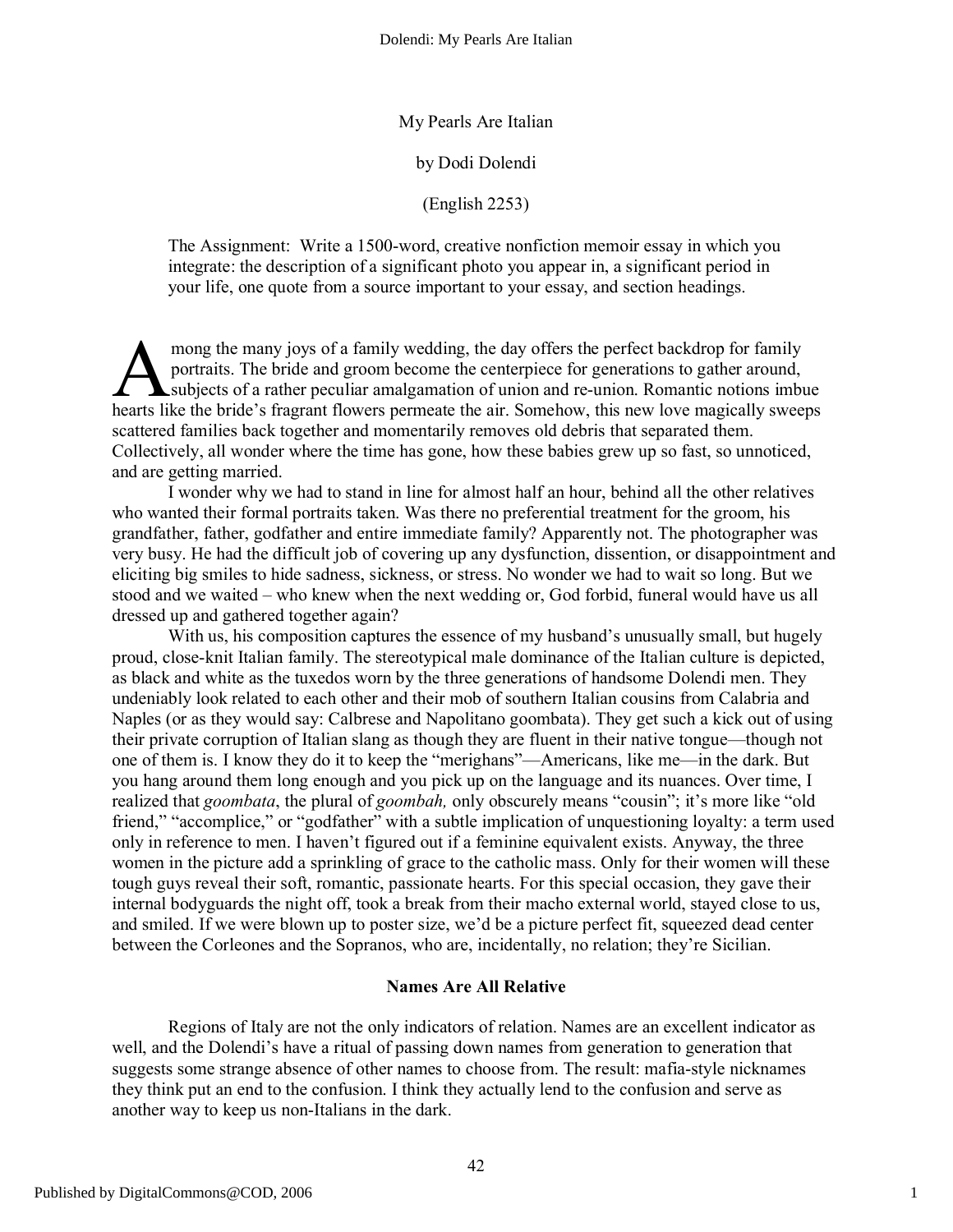#### *ESSAI, Vol. 4 [2006], Art. 16*

At the core of the family is the proud Papa. Born Louis Lawrence Dolendi, "Larry" to some, "Louie" to others, he is the younger of two sons from his father, Ralph Frank Dolendi, who also was the younger of his father's two sons. Seated to the patriarch's left, the older of his two sons—the father of the groom *and* best man—Ralph Frank Dolendi, II, or "Ralphie Boy," obviously named after his paternal grandfather. At the opposite side and seated at his father's right hand, the baby, my husband and godfather of the groom, "Larry Boy," named Lawrence Edward Dolendi, taking the middle name of his father and first name of his maternal grandfather. The groom, David Michael Dolendi, stands center stage behind his grandpa; he is the older of Ralph's two sons. God only knows where the hell his name came from; it doesn't even require a nickname, but he's brought great honor to the Dolendi name as the first college graduate. We get bragging rights, now that he dons B.S., M.S., J.D. after his name, and free legal advice from the family consiglieré. The youngest Dolendi male, little brother of the groom, Ralph Frank Dolendi, III, affectionately called "Little Ralphie," is named after his father and great grandfather. As always, he is nestled between his Daddy and Papa. The tall guy, ushering in the back row, right behind his Uncle, is Larry's and my oldest son, Lawrence Louis Dolendi, AKA Little Larry, Larry Boy Boy, Little Larry Louie Boy and to his Dad only: Guido—don't ask. He bears the first names of his father and paternal grandfather. Bookending his brother is our youngest son, Nicholas Eugene Dolendi, who always, loyally stands behind his Dad, dutifully stands beside me and wishes his Godfather, Uncle Ralph, would move closer. Nicky and his name were both unplanned. We chose Nicholas the moment he was born because he just didn't look like the Sara we had expected. We chose Eugene, after his maternal grandfather. I know, the genealogy gets as complicated as Biblical lineage, yet it shares one simple Godly likeness: a plenitude of boys to father the ancestral continuum.

I remember when I was pregnant with our first son. My husband's paternal grandmother, Suzie, God rest her soul, told me, in half English, half Italian: "Hey! You a listen a to me, I a know my Larry Boy; he no have a no girls in a him. So don't a make a too many bambino, or you a end up with the base-a ball-a team." We believed her and stopped after two boys.

The Dolendi kingdom would not be complete without its beautiful Italian Princess, Deanna. She is the firstborn child of Ralph II and the only girl with a birthright to the family name. She stands proudly next to her brother the groom, lovingly behind her little brother and father, and attendant to her new sister in-law, Shannon. The bride is radiant, smiling while holding the man of her dreams. I am smiling too, but only on the outside. Inside, I long for the woman who stood by me twenty-six years earlier, the day I said "I do" want to be Mrs. Dolendi. I don't feel ready to stand in her place. I'm not old enough, not wise enough to care for her pearls.

The eye of the camera doesn't see through our smiles to our collective grief for the one missing from our picture. She was "Oh Sar" to her husband, "Ma" to her boys, "Mimi" to her grandchildren, and not just mother in-law, but "Mom" to me. Sara Jane Dolendi was the loving, strong, faithful matriarch of the family. She would have died to see this day, and fought the boys any day to be in a picture like this one.

#### **Follow the Hitman**

The Italian Boys Club of America, Dolendi chapter, has two rites of passage: Dolendi blood and a public display of macho chauvinistic behavior. My father in-law, reputed boss of the fraternal disorder, a true leader, displays exemplary bad behavior in an initiation ritual designed to regularly test the loyalty of the brotherhood and my patience. The guys all understand the unspoken rules and traditions of their elite society: follow them and you're *in*, break them and… God only knows what would happen. I don't think anyone has ever dared to break this stupid tradition; it happens every time we gather for a family portrait.

As we swarm around my mother in-law, Sara, their little organized crime game begins. A low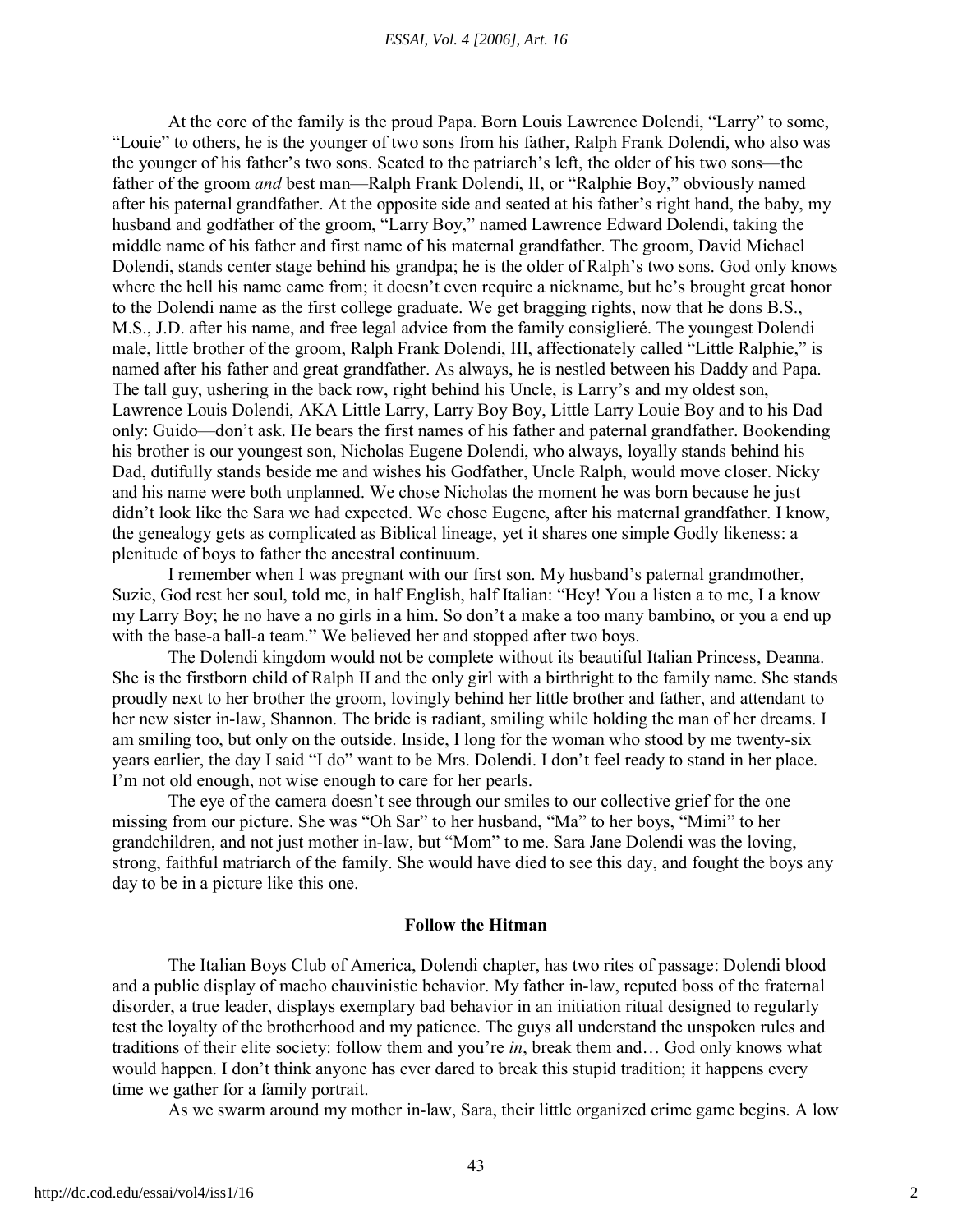drone of "Where's Dad?" buzzes through the air. He stays out of sight long enough for his frat boys to start laughing and mocking their mother and grandmother by yelling: "Oh Lar, c'mon," in falsetto voices. Sara slaps the arm of whoever is standing next to her really hard—I think she wants them all to feel it. Over time, I notice that they take turns standing next to her. In support of my mother inlaw, I slap my husband just because he's laughing, and he grabs his arm like I've hurt him – what a faker – and says: "Hey, what did I do?" But I refuse to respond to Mr. Innocent, who knows perfectly well what he's doing. I hate his macho Italian act that surfaces when "the boys" are around. I love the man who cried when our youngest son announced he was moving to an apartment in the city, unable to imagine our house without his baby in it. I love the man who took our heartbroken oldest son out of town the day his wedding was supposed to take place to try to ease our son's pain. I love the man who gave me a strand of pearls for our twenty-fifth anniversary so I no longer would cry about not getting my mother's. I often wish he would integrate his public and private lives so the world would know the Larry Dolendi I fell in love with and married.

Sara finally hollers to her husband, "C'mon Lar, what the hell?" He apparently suffers from the same personality disorder as my husband. He runs into the room like he is beckoning her call. He stops abruptly and throws up his right hand like *il duce*, to halt everything; he shakes his head in disapproval, like he's the artist behind the camera who can't stand to see the imperfection before him. His shots are deliberate; he aims straight for the heart when he says: "Hold it awhile. Only *real* Dolendi's in this picture." Bang! Sara and I are eliminated.

Sara fires back at our hitman: "Oh shut up, Lar." She smiles and winks at me, grabs my arm, and says: "C'mon honey, the hell with them." She sounds mad, but she's not; I want to cry, but I don't; my eyes plead for my husband to say something to his father, but he can't; so we all surrender.

My surrendering would have been much easier if I had read author Iris Krasnow's *New York Times* best selling non-fiction book*, Surrendering to Marriage: Husband, Wives, and Other Imperfections.* I would have understood that even the best marriages aren't easy. She writes: "In marriage, no matter how deep the love and devotion, our partner is still The Other, someone we may think we know very, very well, but who is always somewhat of a stranger. We share neither blood nor genes, perhaps not even common interests. Yet we met and married and share a home, in-laws, and children. It can be hell."

So why tolerate hell? Because there might be something holy in what God brings together. Just like sand enters the oyster, these irritants entered my life. While we co-exist, an incredible transformation occurs inside. From them, I have learned about loyalty and I have also learned not to waste time with disloyalty, can't help gaining that wisdom from this mob. I have learned to embrace my own Polish heritage as I watched them honor and celebrate theirs. I have learned about the world of pain that pride and prejudice and tolerance and intolerance can cause. I have discovered the intrinsic value we all share as God's creation. String it all together and I'll bet I can't find a more precious treasure. I love my pearls.

#### **Betcha My Pearls**

I shouldn't be betting; it reminds me that our wedding day was like a bookie's dream. Our reception resembled an off track betting parlor where hundreds of dollars were being wagered by our family and friends—against us. They said at best we were long shots; we'd never make it past the first year. Of course, everyone had their connections that made them privy to inside information. Hot tips like: She's not Italian; he'll come to his senses. She's not Catholic; she'll come to her senses. She doesn't know how to cook; he'll starve. She's really skinny; the kids will starve. She's Polish, oh, fuggedaboudit—they'll never make it. It was a sure bet; all the chips were stacked against us. Rumor had it even Vegas was giving odds.

Evidently, Larry liked playing the odds. According to my sister, he gambled his heart away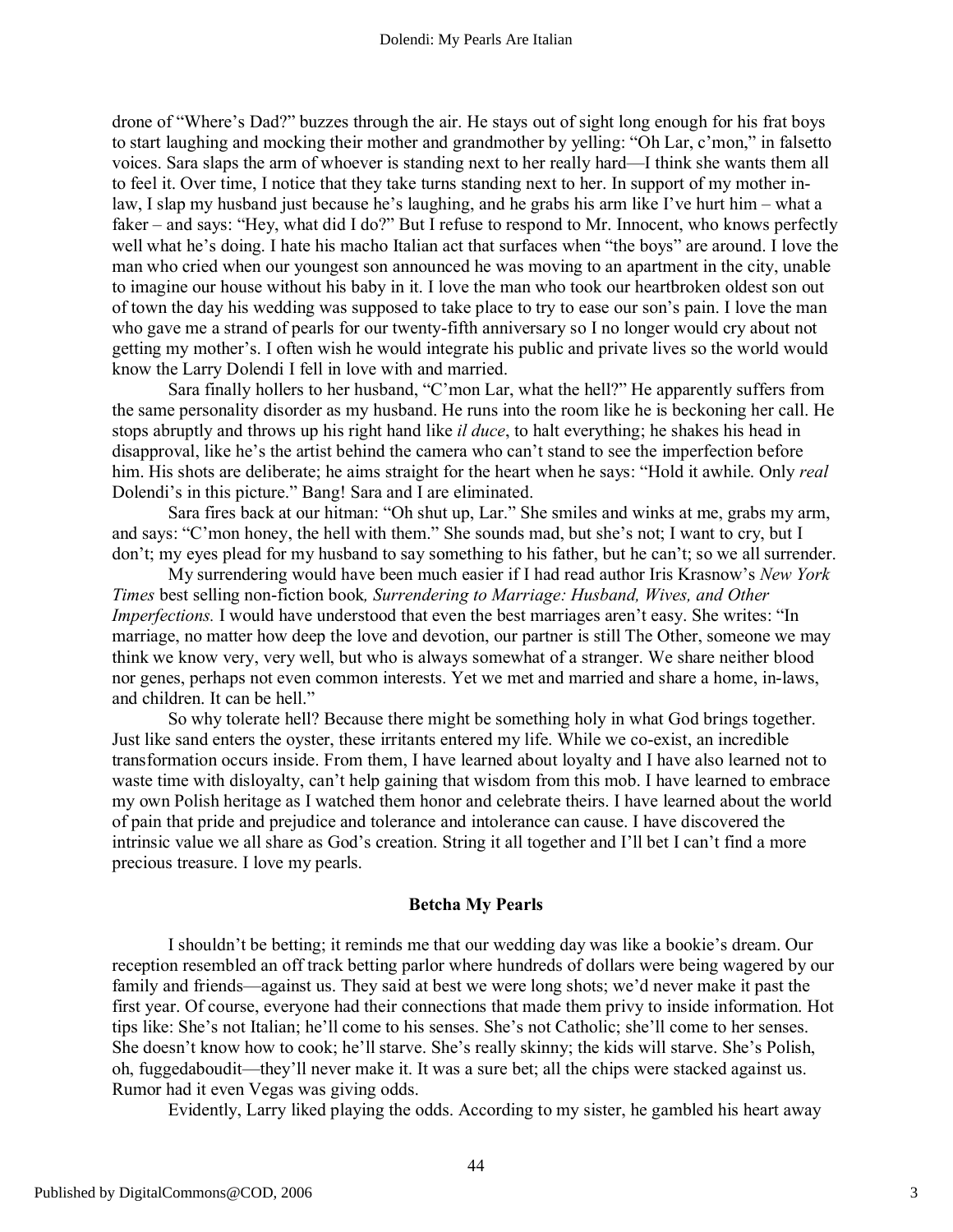the day she showed him my picture. The story I was told was that as he stared at the photograph, he smiled dreamily. "Don't get any ideas," she said. "You're just not her type, Lar." "Not her type?" he challenged. "I'll bet you ten dollars and a steak dinner (that was a lot in 1975) that I can make your sister fall for this poor Italian boy." And so our relationship began on a bet.

He hardly appeared poor when he drove up in his red corvette the night we met, but there was no mistaking from his Roman nose to his Prada covered toes: he was classic Italian. I watched him kiss and hug his way through the room and couldn't decide whether I loved or hated the arrogant aura that seemed to encapsulate him. He knew everyone and everyone knew him. He was like a magnet and I felt the attraction. He took his sweet time getting over to our table. Who *was* this guy? Who did he think he was? A celebrity? As we talked and laughed, his arrogance faded. I liked that. He was handsome and funny, charming and easygoing, but he flip-flopped between shy with me and overly confident with friends. I wondered which one was the "real" Larry Dolendi.

He seemed as nervous as a schoolboy when he took my hand in his and asked me to dance. My heart was pounding. I felt his eyes on me. Should I look at him? An internal voice chanted: don't, don't. Just then, as if he heard, he drew me closer. There was no gap between us. Now *his* heart was pounding. I still felt his eyes on me. I finally looked up. He smiled dreamily, just like my sister said, and his black olive eyes revealed the boy who bet his heart on me.

I would never have bet that the next day I would call him at work. I never called a boy; no girls called boys; my mother had a few names for girls who called boys. But I called, like I had no ability to resist. We talked and laughed for awhile and Larry said: "I gotta go back to work. I'm glad you called me. I can't believe you called me. No girl ever called me. You listened to me talk, heard where I worked, looked up the number and called me. I'll call you later."

He did call later that evening and asked me out. While racing a guy in a souped up Nova, at a hundred miles per hour down the expressway, just because the guy revved his engine in the tollbooth, Larry asked a very strange question: "What do you think about my car?" The leather I was gripping on the door seemed okay. "Could you please slow down?" I asked. Larry told me much later that he knew at that moment he wanted to marry me. "You loved me for me. All I ever wanted was someone who would love me for me."

That's all I ever wanted too. Larry asked my Dad for my hand in marriage and even borrowed money from several of his cousins to buy my engagement ring. I had to listen to his cousins all joke about owning a piece of the rock. But soon, I forgot all that. Larry had another gift for me: an engagement present besides the ring. He sat down at his piano in his parents' living room, asked me to sit next to him, and played the Errol Garner classic, *Misty*, my favorite song. It became our song, the one we danced to at our wedding.

#### **Forget Christmas**

We were at my office Christmas Party, and our song was being played on the piano. "Aw, did you request this honey? It's our song," I announced to my co-workers. "No, I didn't," he said. He boldly proclaimed that he *hated* the song. "It's *her* song," he said, "not *our* song." My mouth hung open. What was he saying? Why had he learned it and played it for me? I wondered, after eighteen years, if I really ever knew him at all. My eyes filled with tears, my heart with questions. Who *was* this guy? Who did he think he was? Why did he hate our song? Surely, he was having one of his macho moments that I despise, publicly withholding his love, hiding from the rest of the world the tender, loving, romantic guy that I know. Nope. In the car, he confessed he really hated the song. I cried for days.

4